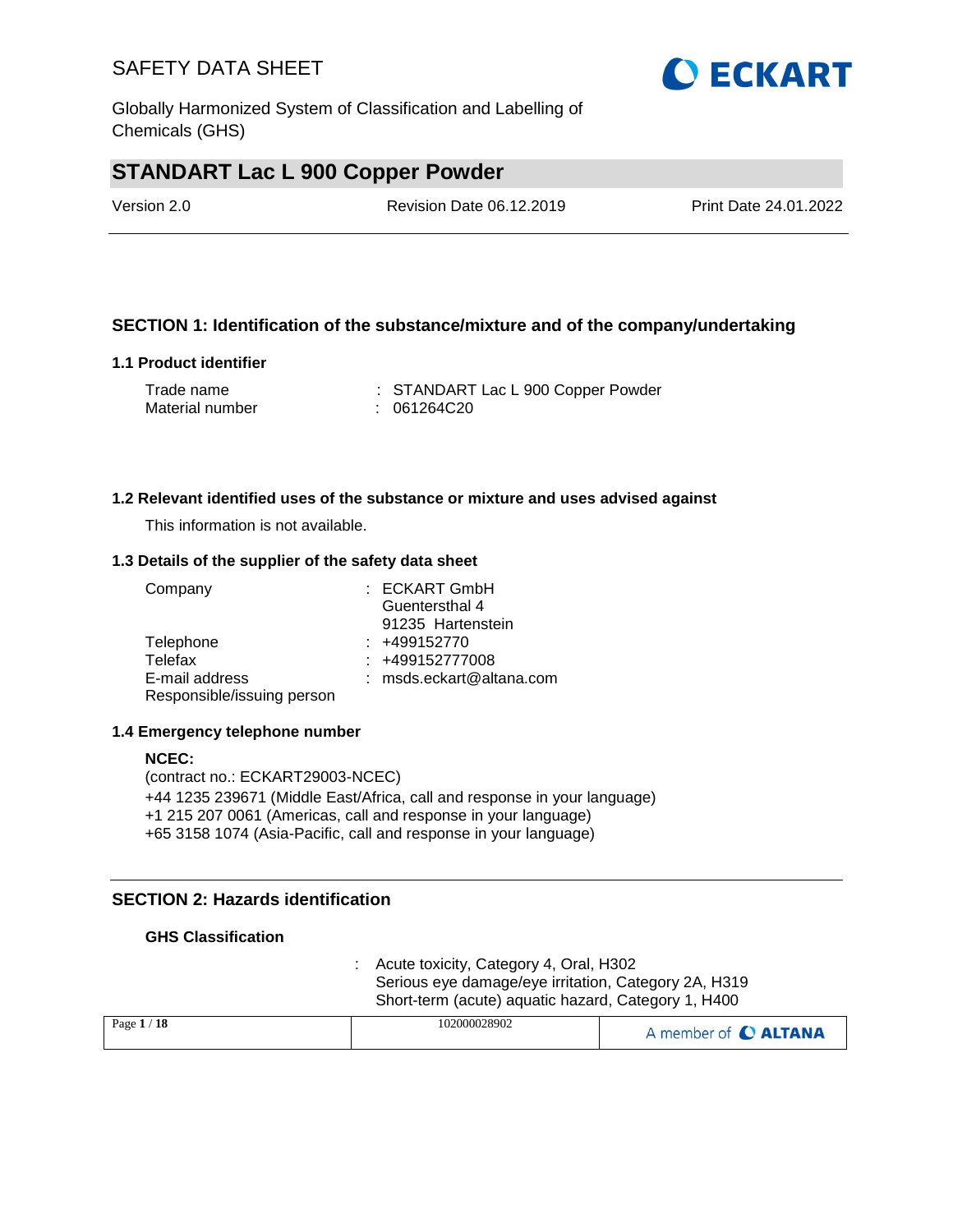Globally Harmonized System of Classification and Labelling of Chemicals (GHS)



# **STANDART Lac L 900 Copper Powder**

| Version 2.0              | Revision Date 06.12.2019                                                                                                                                                                                                                                                                   | Print Date 24.01.2022                                                                                  |
|--------------------------|--------------------------------------------------------------------------------------------------------------------------------------------------------------------------------------------------------------------------------------------------------------------------------------------|--------------------------------------------------------------------------------------------------------|
|                          | Long-term (chronic) aquatic hazard, Category 1, H410                                                                                                                                                                                                                                       |                                                                                                        |
| <b>GHS-Labelling</b>     |                                                                                                                                                                                                                                                                                            |                                                                                                        |
| Symbol(s)                |                                                                                                                                                                                                                                                                                            |                                                                                                        |
| Signal word              | Warning                                                                                                                                                                                                                                                                                    |                                                                                                        |
| <b>Hazard statements</b> | H302: Harmful if swallowed.<br>H319: Causes serious eye irritation.<br>H410: Very toxic to aquatic life with long lasting effects.                                                                                                                                                         |                                                                                                        |
| Precautionary statements | <b>Prevention:</b><br>÷<br>Wash skin thoroughly after handling.<br>P264<br>Avoid release to the environment.<br>P273<br>P280<br>Wear eye protection/face protection.<br><b>Response:</b><br>P337 + P313<br>attention.<br>P391<br>Collect spillage.<br>Disposal:<br>P501<br>disposal plant. | If eye irritation persists: Get medical advice/<br>Dispose of contents/ container to an approved waste |

Identification CAS-No. copper

#### **Other hazards which do not result in classification**

Combustible Solids

| Page $2/18$ | 102000028902 | A member of C ALTANA |
|-------------|--------------|----------------------|
|             |              |                      |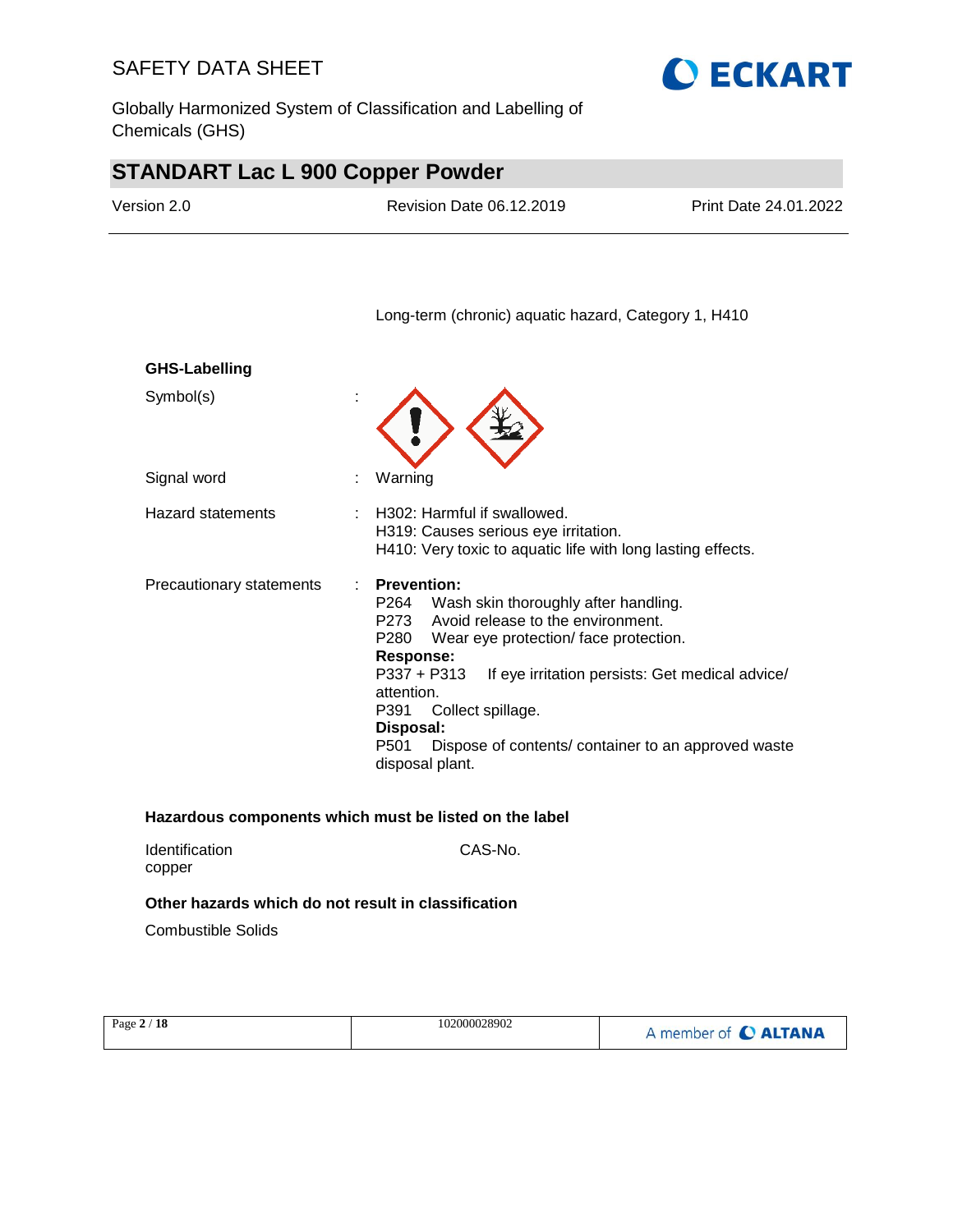Globally Harmonized System of Classification and Labelling of Chemicals (GHS)

# **STANDART Lac L 900 Copper Powder**

| Version 2.0 | Revision Date 06.12.2019 | <b>Print Date 24.01.2022</b> |
|-------------|--------------------------|------------------------------|
|             |                          |                              |

#### **SECTION 3: Composition/information on ingredients**

Substance name : copper flakes (coated with aliphatic acid)

Substance No. **:** :

#### **Hazardous components**

| Chemical name                                 | CAS-No.<br>EINECS-No. | Classification and<br>labelling                                                      | Concentration[%] |
|-----------------------------------------------|-----------------------|--------------------------------------------------------------------------------------|------------------|
| copper flakes (coated with<br>aliphatic acid) | Not Assigned          | Acute Tox.;4;H302<br>;2A;H319<br>Aquatic Acute; 1; H400<br>Aquatic<br>Chronic;1;H410 | $50 - 100$       |

For the full text of the H-Statements mentioned in this Section, see Section 16.

#### **SECTION 4: First aid measures**

#### **4.1 Description of first aid measures**

| Page 3 / 18             | 102000028902                                                                                                       |  |
|-------------------------|--------------------------------------------------------------------------------------------------------------------|--|
| In case of skin contact | : Wash off immediately with soap and plenty of water.                                                              |  |
| If inhaled              | : If unconscious, place in recovery position and seek medical<br>advice.<br>If symptoms persist, call a physician. |  |
|                         | Move out of dangerous area.<br>Show this safety data sheet to the doctor in attendance.                            |  |
|                         | Do not leave the victim unattended.                                                                                |  |
| General advice          | : Move the victim to fresh air.                                                                                    |  |

| Page $3/18$ | 102000028902 | A member of C ALTANA |
|-------------|--------------|----------------------|
|-------------|--------------|----------------------|

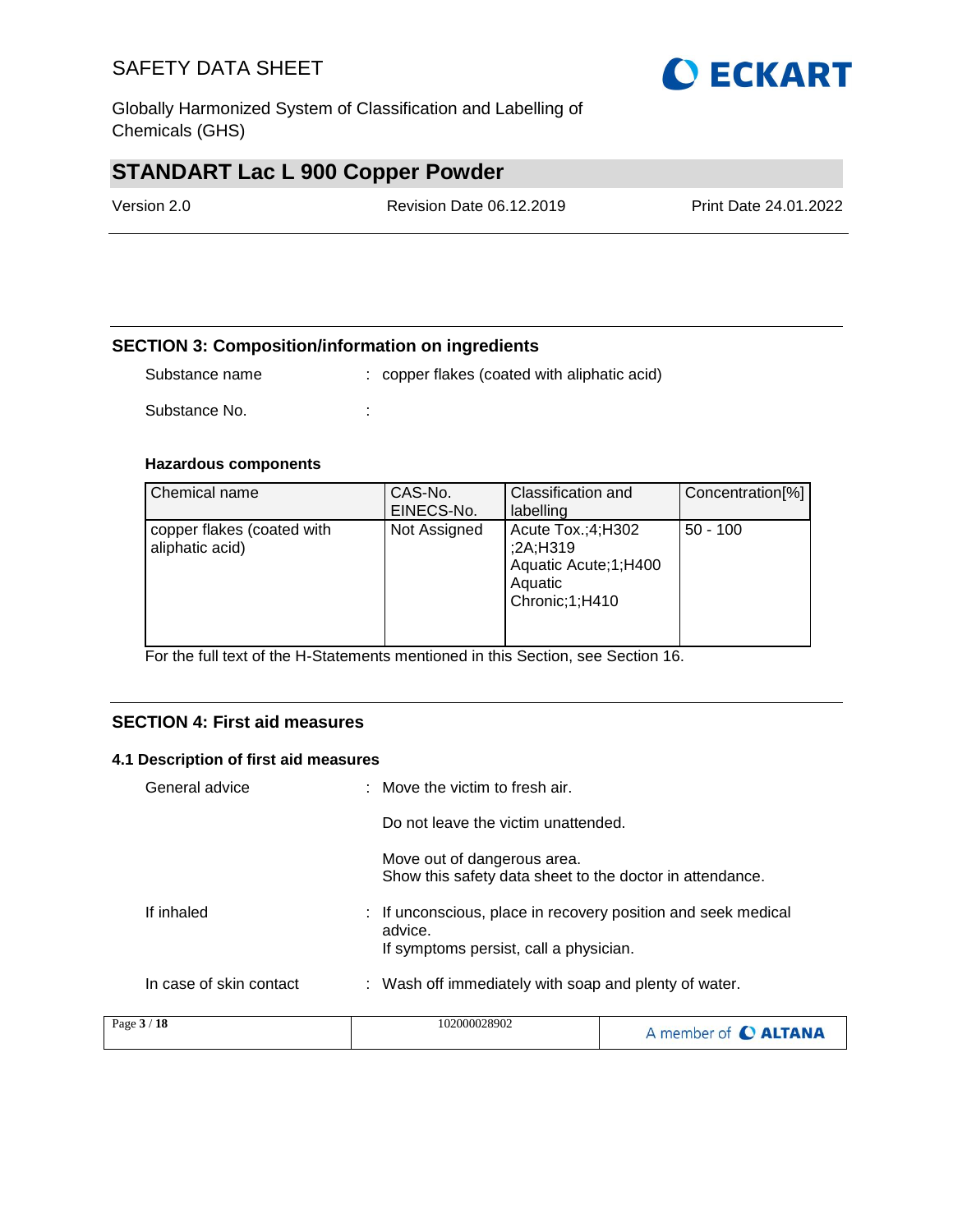

Globally Harmonized System of Classification and Labelling of Chemicals (GHS)

# **STANDART Lac L 900 Copper Powder** Version 2.0 Revision Date 06.12.2019 Print Date 24.01.2022 In case of eye contact : Immediately flush eye(s) with plenty of water. Remove contact lenses. Keep eye wide open while rinsing. If eye irritation persists, consult a specialist. If swallowed : Keep respiratory tract clear. Do not give milk or alcoholic beverages. Never give anything by mouth to an unconscious person. If symptoms persist, call a physician. **4.2 Most important symptoms and effects, both acute and delayed**

This information is not available.

#### **4.3 Indication of any immediate medical attention and special treatment needed**

This information is not available.

#### **SECTION 5: Firefighting measures**

#### **5.1 Extinguishing media**

| Suitable extinguishing media                              | : Special powder against metal fire, Dry sand, ABC powder                      |
|-----------------------------------------------------------|--------------------------------------------------------------------------------|
| Unsuitable extinguishing<br>media                         | : Water, High volume water jet                                                 |
| 5.2 Special hazards arising from the substance or mixture |                                                                                |
| Specific hazards during<br>firefighting                   | : Do not allow run-off from fire fighting to enter drains or water<br>courses. |
|                                                           |                                                                                |

#### **5.3 Advice for firefighters**

| Special protective equipment | : Wear self-contained breathing apparatus for firefighting if                                                |
|------------------------------|--------------------------------------------------------------------------------------------------------------|
| for firefighters             | necessary.                                                                                                   |
| Further information          | : Use extinguishing measures that are appropriate to local<br>circumstances and the surrounding environment. |

| Page $4/18$ | 102000028902 | A member of C ALTANA |
|-------------|--------------|----------------------|
|             |              |                      |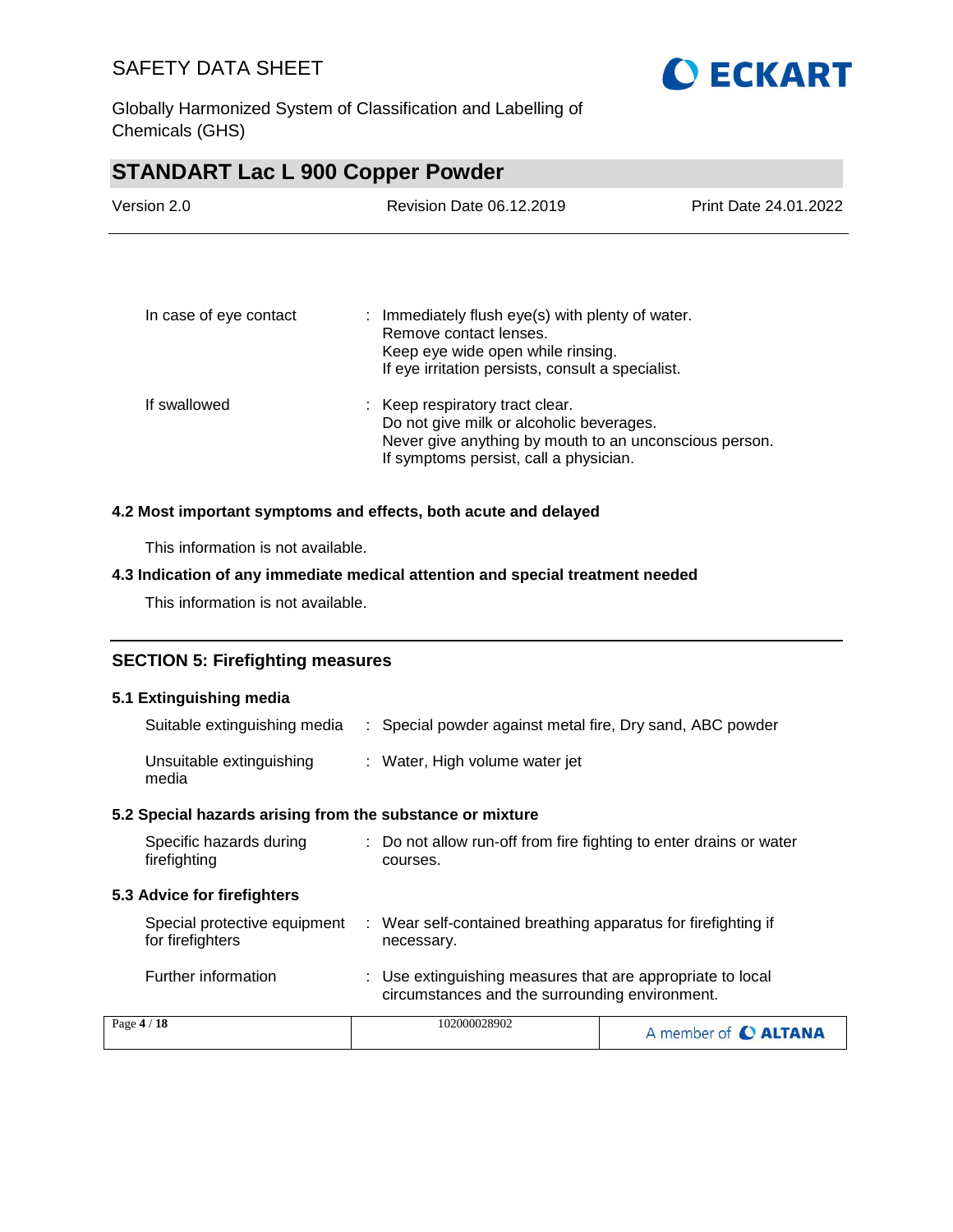

Globally Harmonized System of Classification and Labelling of Chemicals (GHS)

| <b>STANDART Lac L 900 Copper Powder</b> |                          |                       |  |
|-----------------------------------------|--------------------------|-----------------------|--|
| Version 2.0                             | Revision Date 06.12.2019 | Print Date 24.01.2022 |  |
|                                         |                          |                       |  |

Standard procedure for chemical fires. Use extinguishing measures that are appropriate to local circumstances and the surrounding environment.

Collect contaminated fire extinguishing water separately. This must not be discharged into drains. Fire residues and contaminated fire extinguishing water must be disposed of in accordance with local regulations.

#### **SECTION 6: Accidental release measures**

#### **6.1 Personal precautions, protective equipment and emergency procedures**

| Personal precautions                 | : Use personal protective equipment.<br>Evacuate personnel to safe areas.<br>Use personal protective equipment.<br>Avoid dust formation.<br>Avoid breathing dust. |
|--------------------------------------|-------------------------------------------------------------------------------------------------------------------------------------------------------------------|
| <b>6.2 Environmental precautions</b> |                                                                                                                                                                   |
| Environmental precautions            | : Prevent product from entering drains.<br>the contract of the contract of the contract of the contract of the contract of the contract of the contract of        |

| Elivilomnental precaduons | . Prevent product from entering drams.                        |
|---------------------------|---------------------------------------------------------------|
|                           | Prevent further leakage or spillage if safe to do so.         |
|                           | If the product contaminates rivers and lakes or drains inform |
|                           | respective authorities.                                       |

#### **6.3 Methods and materials for containment and cleaning up**

| Methods for cleaning up | : Use mechanical handling equipment. |                                                       |
|-------------------------|--------------------------------------|-------------------------------------------------------|
|                         |                                      | Pick up and transfer to properly labelled containers. |
|                         |                                      | Keep in suitable, closed containers for disposal.     |

#### **6.4 Reference to other sections**

| Page $5/18$ | 102000028902 | A member of C ALTANA |
|-------------|--------------|----------------------|
|             |              |                      |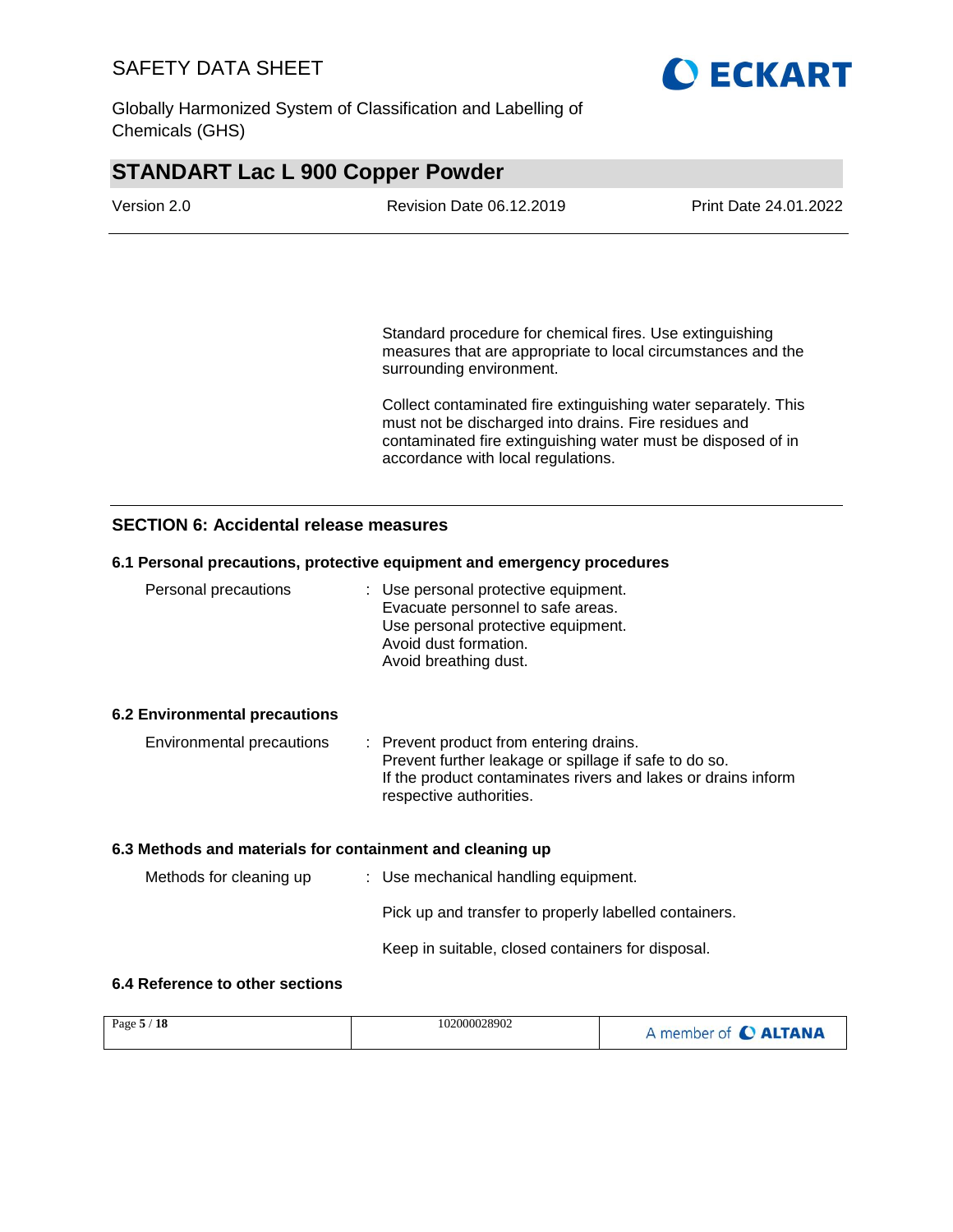Globally Harmonized System of Classification and Labelling of Chemicals (GHS)

## **STANDART Lac L 900 Copper Powder**

Version 2.0 Revision Date 06.12.2019 Print Date 24.01.2022

For personal protection see section 8.

#### **SECTION 7: Handling and storage**

#### **7.1 Precautions for safe handling**

| Advice on safe handling                            | : Avoid creating dust. Routine housekeeping should be<br>instituted to ensure that dusts do not accumulate on surfaces.                                                                                                                                                                                         |
|----------------------------------------------------|-----------------------------------------------------------------------------------------------------------------------------------------------------------------------------------------------------------------------------------------------------------------------------------------------------------------|
|                                                    | Avoid formation of respirable particles. Do not breathe<br>vapours/dust. Avoid contact with skin and eyes. For personal<br>protection see section 8. Smoking, eating and drinking should<br>be prohibited in the application area. Dispose of rinse water in<br>accordance with local and national regulations. |
| Advice on protection against<br>fire and explosion | : Normal measures for preventive fire protection.                                                                                                                                                                                                                                                               |
|                                                    | Avoid dust formation.                                                                                                                                                                                                                                                                                           |
| Hygiene measures                                   | : General industrial hygiene practice. Do not smoke. Wash<br>hands before breaks and at the end of workday. Keep away<br>from food and drink. Keep away from tobacco products.                                                                                                                                  |
|                                                    | When using do not eat or drink. When using do not smoke.<br>Wash hands before breaks and at the end of workday.                                                                                                                                                                                                 |

#### **7.2 Conditions for safe storage, including any incompatibilities**

| Requirements for storage<br>areas and containers | : Electrical installations / working materials must comply with<br>the technological safety standards.<br>Keep away from sources of ignition - No smoking. Do not<br>store near combustible materials. Keep containers tightly<br>closed in a cool, well-ventilated place. To maintain product<br>quality, do not store in heat or direct sunlight. |                      |  |
|--------------------------------------------------|-----------------------------------------------------------------------------------------------------------------------------------------------------------------------------------------------------------------------------------------------------------------------------------------------------------------------------------------------------|----------------------|--|
|                                                  |                                                                                                                                                                                                                                                                                                                                                     |                      |  |
|                                                  | Keep container tightly closed in a dry and well-ventilated<br>place. Electrical installations / working materials must comply                                                                                                                                                                                                                       |                      |  |
| Page 6 / 18                                      | 102000028902                                                                                                                                                                                                                                                                                                                                        | A member of C ALTANA |  |

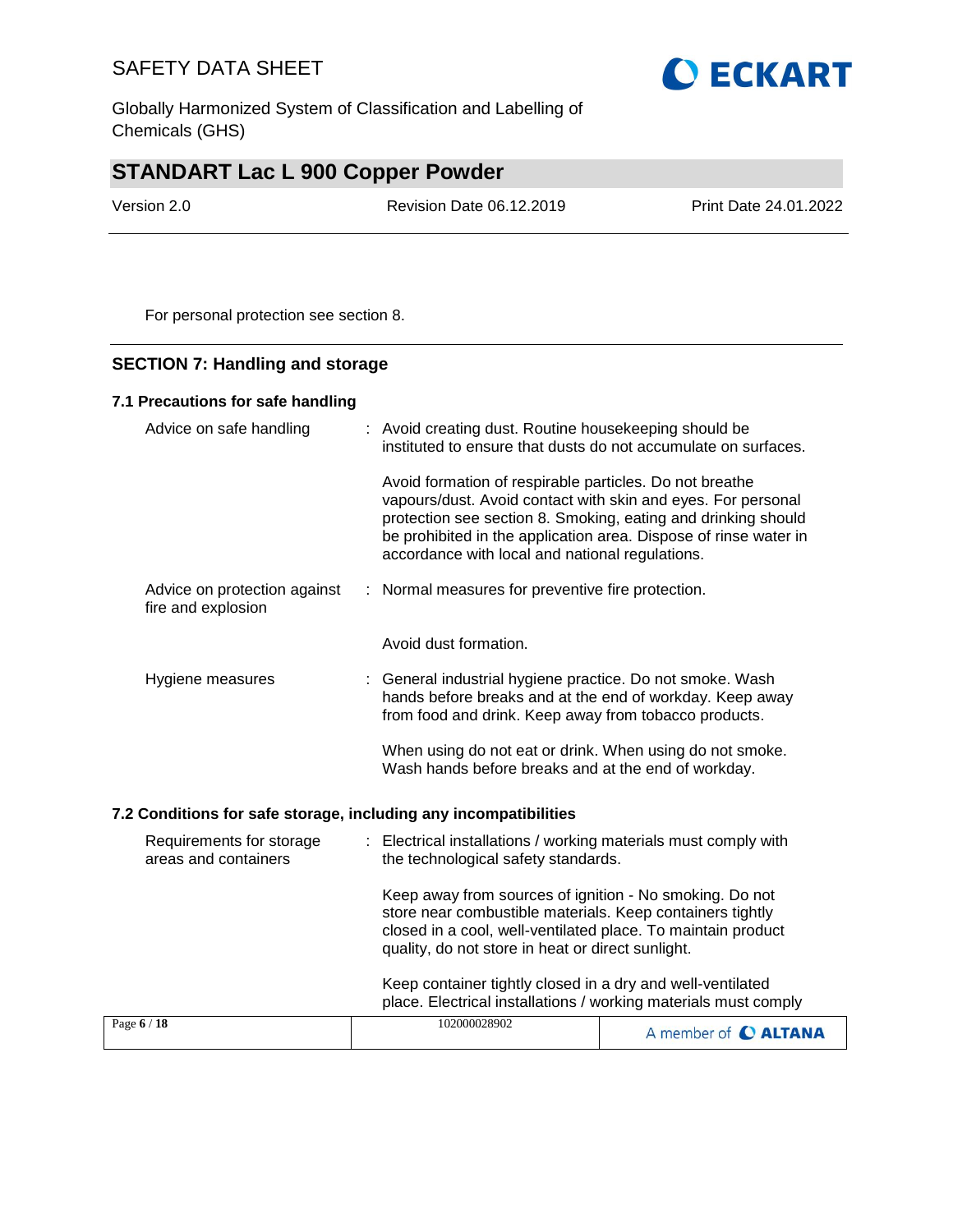

Globally Harmonized System of Classification and Labelling of Chemicals (GHS)

### **STANDART Lac L 900 Copper Powder**

| Version 2.0                                  | Revision Date 06.12.2019                                                                                                                                                                        | Print Date 24.01.2022 |
|----------------------------------------------|-------------------------------------------------------------------------------------------------------------------------------------------------------------------------------------------------|-----------------------|
|                                              |                                                                                                                                                                                                 |                       |
|                                              |                                                                                                                                                                                                 |                       |
|                                              | with the technological safety standards.                                                                                                                                                        |                       |
| Further information on<br>storage conditions | : Protect from humidity and water.                                                                                                                                                              |                       |
| Advice on common storage                     | : Keep away from oxidizing agents, strongly alkaline and<br>strongly acid materials in order to avoid exothermic reactions.<br>Do not store together with oxidizing and self-igniting products. |                       |

| Dampness   | : Keep in a dry, cool and well-ventilated place.                              |
|------------|-------------------------------------------------------------------------------|
| Other data | : Keep in a dry place. No decomposition if stored and applied<br>as directed. |

#### **7.3 Specific end use(s)**

This information is not available.

#### **SECTION 8: Exposure controls/personal protection**

#### **8.1 Control parameters**

#### **Germany:**

| Components                                          | CAS-No.                | Value type<br>(Form of<br>exposure) | Control<br>parameters | Update | <b>Basis</b> |
|-----------------------------------------------------|------------------------|-------------------------------------|-----------------------|--------|--------------|
| copper flakes<br>(coated with<br>aliphatic<br>acid) | <b>Not</b><br>Assigned | AGW (inhalable<br>fraction)         | mq/m3                 |        | DE TRGS 900  |

#### **8.2 Exposure controls**

#### **Personal protective equipment**

Eye protection : Safety glasses

| Page $7/$<br>′ 18 | 102000028902 | A member of C ALTANA |
|-------------------|--------------|----------------------|
|                   |              |                      |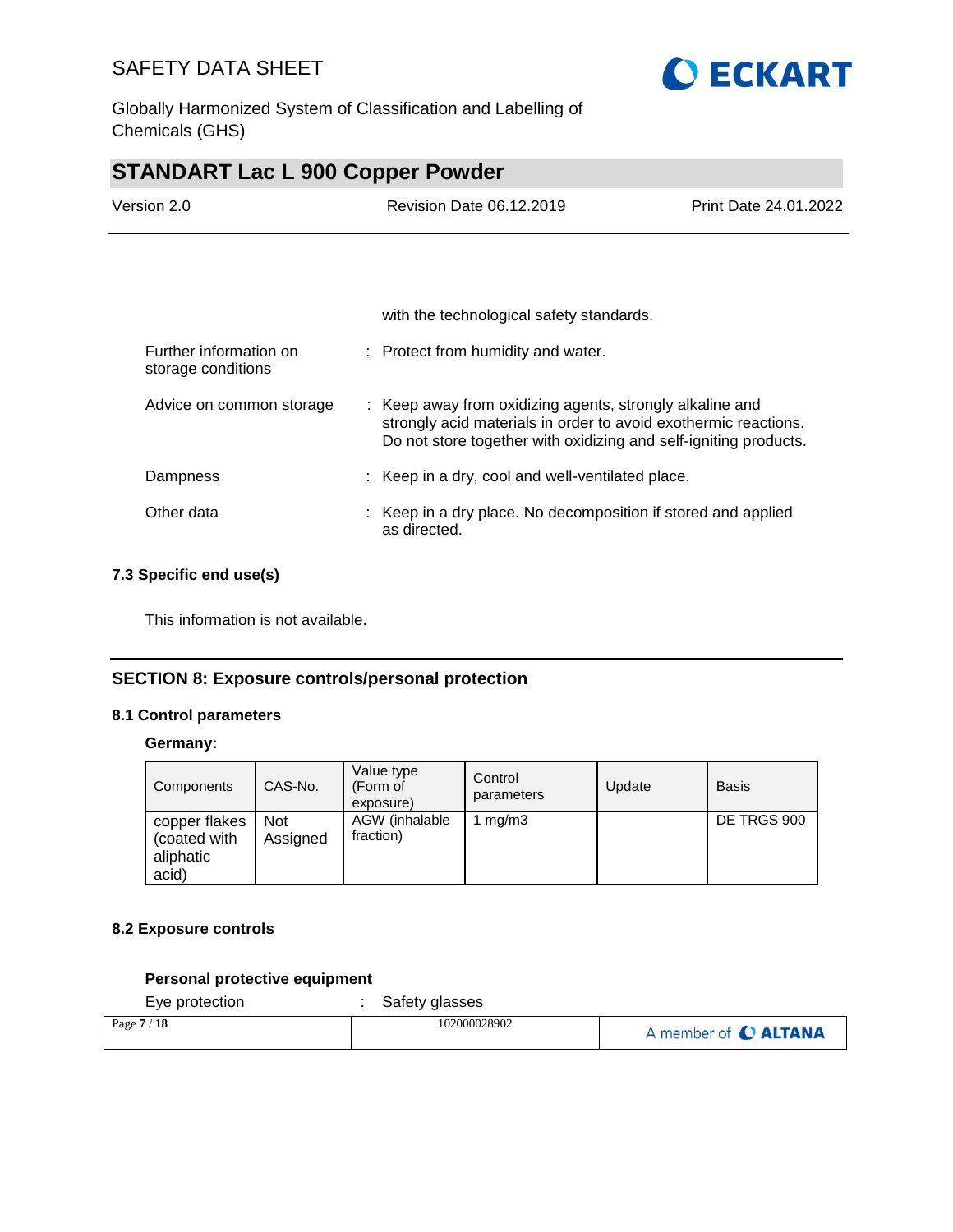Globally Harmonized System of Classification and Labelling of Chemicals (GHS)



**O ECKART** 

#### **Environmental exposure controls**

General advice in the set of the set of the set of the set of the set of the set of the set of the set of the s

| Page 8 / 18 | 102000028902 | A member of C ALTANA |
|-------------|--------------|----------------------|
|             |              |                      |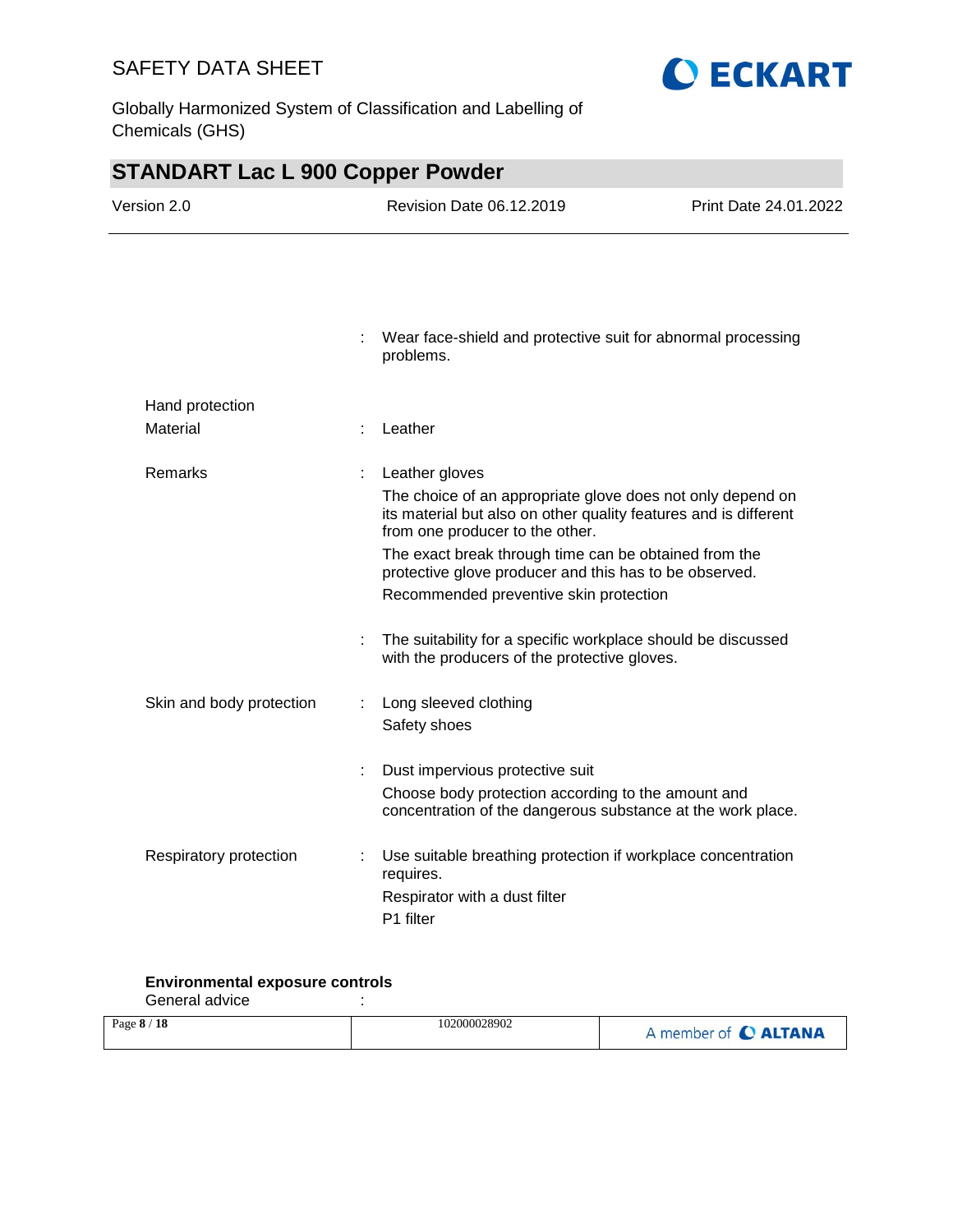

Globally Harmonized System of Classification and Labelling of Chemicals (GHS)

| <b>STANDART Lac L 900 Copper Powder</b> |                                                                                                                               |                       |  |  |
|-----------------------------------------|-------------------------------------------------------------------------------------------------------------------------------|-----------------------|--|--|
| Version 2.0                             | Revision Date 06.12.2019                                                                                                      | Print Date 24.01.2022 |  |  |
|                                         |                                                                                                                               |                       |  |  |
|                                         |                                                                                                                               |                       |  |  |
|                                         | Prevent product from entering drains.<br>$\mathcal{L}^{\mathcal{L}}$<br>Prevent further leakage or spillage if safe to do so. |                       |  |  |
|                                         | If the product contaminates rivers and lakes or drains inform<br>respective authorities.                                      |                       |  |  |
| Water                                   | The product should not be allowed to enter drains, water<br>courses or the soil.                                              |                       |  |  |
|                                         |                                                                                                                               |                       |  |  |

### **SECTION 9: Physical and chemical properties**

#### **9.1 Information on basic physical and chemical properties**

| Appearance                  |   | : powder                  |
|-----------------------------|---|---------------------------|
| Colour                      |   | copper                    |
| Odour                       |   | odourless                 |
| рH                          |   | : No data available       |
| Freezing point              |   | : No data available       |
| Boiling point/boiling range |   | : No data available       |
| Flash point                 |   | No data available         |
| Bulk density                |   | No data available         |
| Flammability (solid, gas)   | t | <b>Combustible Solids</b> |
| Auto-flammability           |   | No data available         |
| Upper explosion limit       |   | No data available         |
| Lower explosion limit       |   | No data available         |
| Vapour pressure             |   | No data available         |

| Page 9 / 18 | 102000028902 | A member of C ALTANA |
|-------------|--------------|----------------------|
|             |              |                      |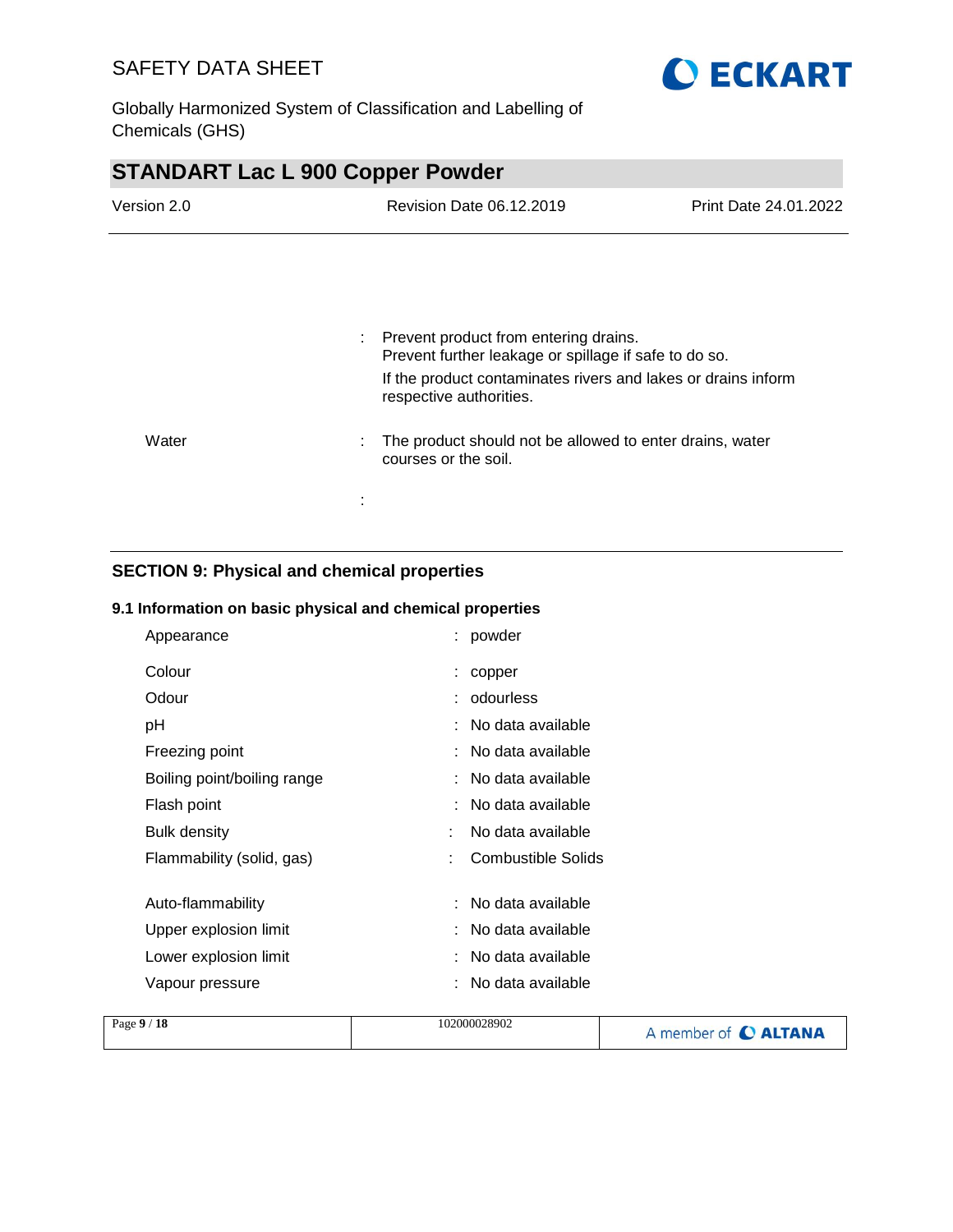Globally Harmonized System of Classification and Labelling of Chemicals (GHS)

### **STANDART Lac L 900 Copper Powder**

| Version 2.0 | Revision Date 06.12.2019 | <b>Print Date 24.01.2022</b> |
|-------------|--------------------------|------------------------------|
|             |                          |                              |

**O ECKART** 

| Density                                | : No data available   |
|----------------------------------------|-----------------------|
| Solubility(ies)                        |                       |
| Water solubility                       | : immiscible          |
| Miscibility with water                 | : immiscible          |
| Solubility in other solvents           | : No data available   |
| Partition coefficient: n-octanol/water | ∶   No data available |
| Ignition temperature                   | : No data available   |
| Thermal decomposition                  | ∶   No data available |
| Viscosity, dynamic                     | ∶   No data available |
| Viscosity, kinematic                   | : No data available   |
| Flow time                              | No data available     |

#### **9.2 Other information**

No data available

#### **SECTION 10: Stability and reactivity**

#### **10.1 Reactivity**

No decomposition if stored and applied as directed. **No decomposition if stored and applied as directed.**

#### **10.2 Chemical stability**

No decomposition if stored and applied as directed.

#### **10.3 Possibility of hazardous reactions**

Hazardous reactions : Stable under recommended storage conditions., No hazards to be specially mentioned.

No decomposition if stored and applied as directed.

| Page 10 / 18 | 102000028902 | A member of C ALTANA |
|--------------|--------------|----------------------|
|              |              |                      |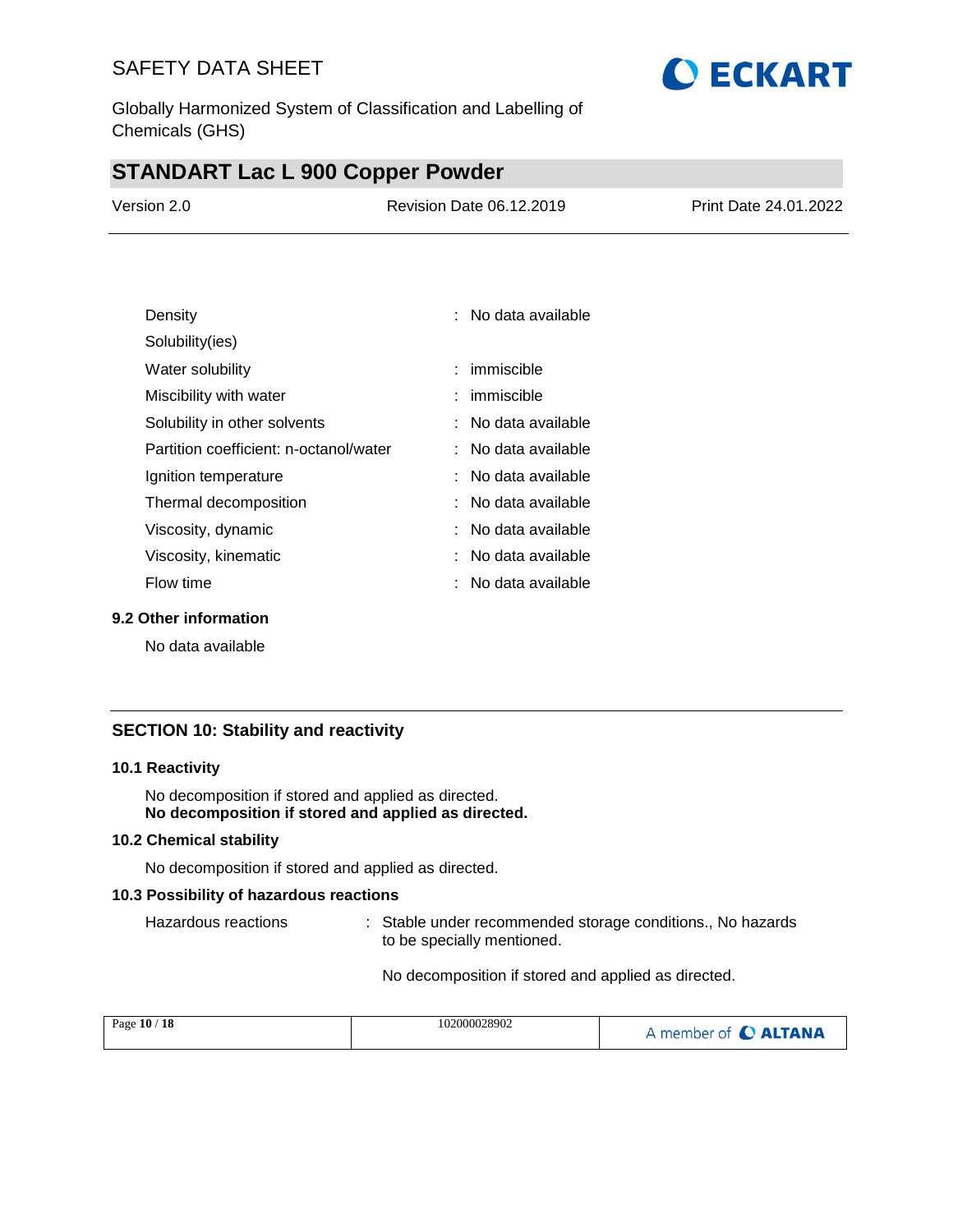Globally Harmonized System of Classification and Labelling of Chemicals (GHS)



| <b>STANDART Lac L 900 Copper Powder</b> |  |
|-----------------------------------------|--|
|-----------------------------------------|--|

| Version 2.0                           | Revision Date 06.12.2019                | Print Date 24.01.2022 |  |
|---------------------------------------|-----------------------------------------|-----------------------|--|
|                                       |                                         |                       |  |
|                                       | Dust may form explosive mixture in air. |                       |  |
| 10.4 Conditions to avoid              |                                         |                       |  |
| Conditions to avoid                   | : No data available                     |                       |  |
|                                       | No data available                       |                       |  |
| 10.5 Incompatible materials           |                                         |                       |  |
| Materials to avoid                    | : No data available                     |                       |  |
| 10.6 Hazardous decomposition products |                                         |                       |  |
| Hazardous decomposition<br>products   | : No data available                     |                       |  |
| Other information                     | : No data available                     |                       |  |
|                                       |                                         |                       |  |

### **SECTION 11: Toxicological information**

#### **11.1 Information on toxicological effects**

#### **Acute toxicity**

### **Components: copper flakes (coated with aliphatic acid) :**

| Acute oral toxicity   | : LD50 Oral Rat, male and female: $300 - 500$ mg/kg                  |
|-----------------------|----------------------------------------------------------------------|
|                       | Method: OECD Test Guideline 423                                      |
|                       | The component/mixture is moderately toxic after single<br>ingestion. |
| Acute dermal toxicity | : LD50 Rat, male and female: $> 2000$ mg/kg                          |

| Page 11 / 18 | 102000028902 | A member of C ALTANA |
|--------------|--------------|----------------------|
|--------------|--------------|----------------------|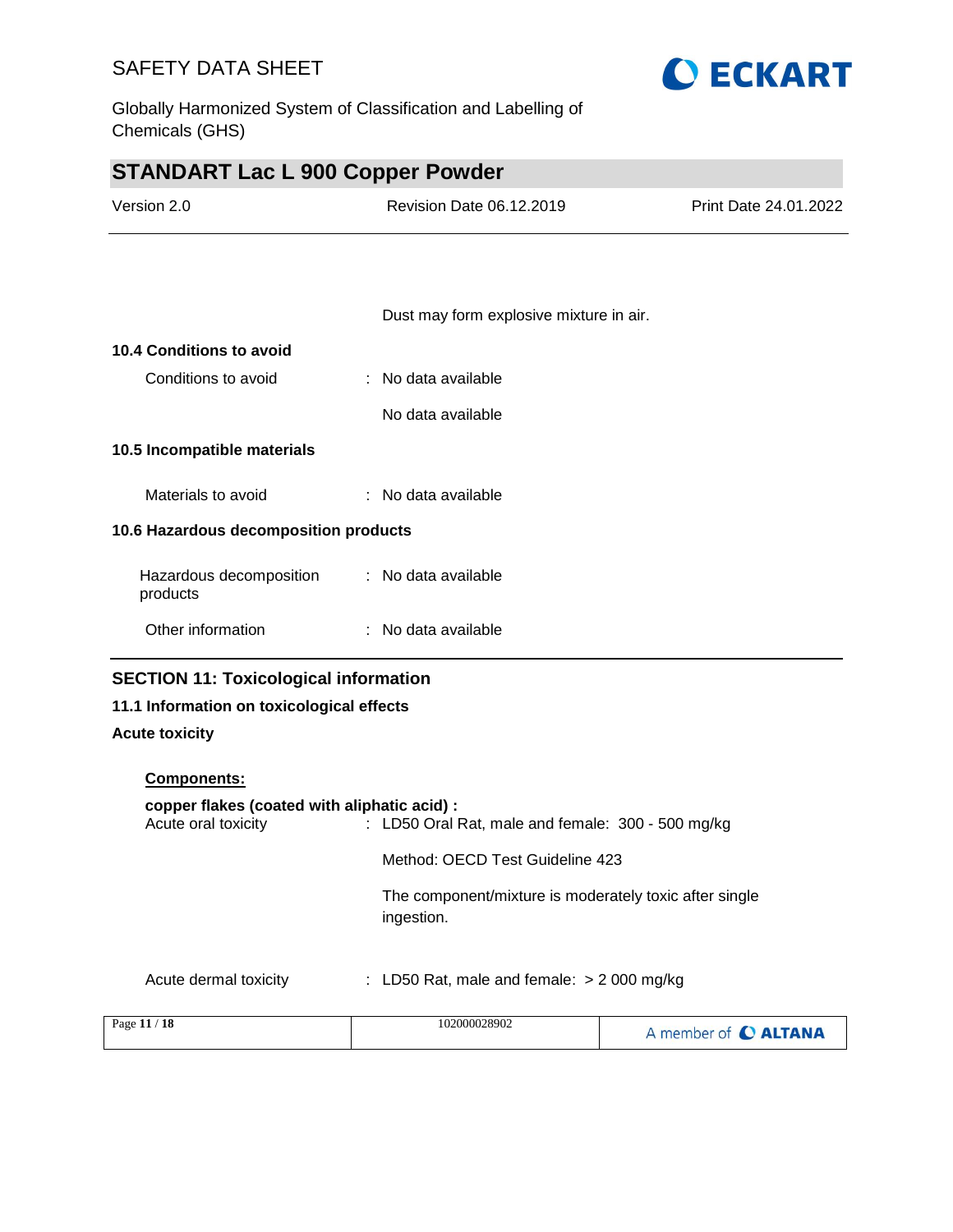Globally Harmonized System of Classification and Labelling of Chemicals (GHS)

### **STANDART Lac L 900 Copper Powder**

| Version 2.0 | <b>Revision Date 06.12.2019</b> | Print Date 24.01.2022 |
|-------------|---------------------------------|-----------------------|
|             |                                 |                       |

Method: OECD Test Guideline 402

The substance or mixture has no acute dermal toxicity

#### **Skin corrosion/irritation**

#### **Product**

May cause skin irritation in susceptible persons.

#### **Serious eye damage/eye irritation**

#### **Product**

Eye irritation

#### **Respiratory or skin sensitisation**

No data available

#### **Carcinogenicity**

No data available

#### **Toxicity to reproduction/fertility**

No data available

#### **Reprod.Tox./Development/Teratogenicity**

No data available

#### **STOT - single exposure**

No data available

| Page 12 / 18 | 102000028902 | A member of C ALTANA |
|--------------|--------------|----------------------|
|--------------|--------------|----------------------|

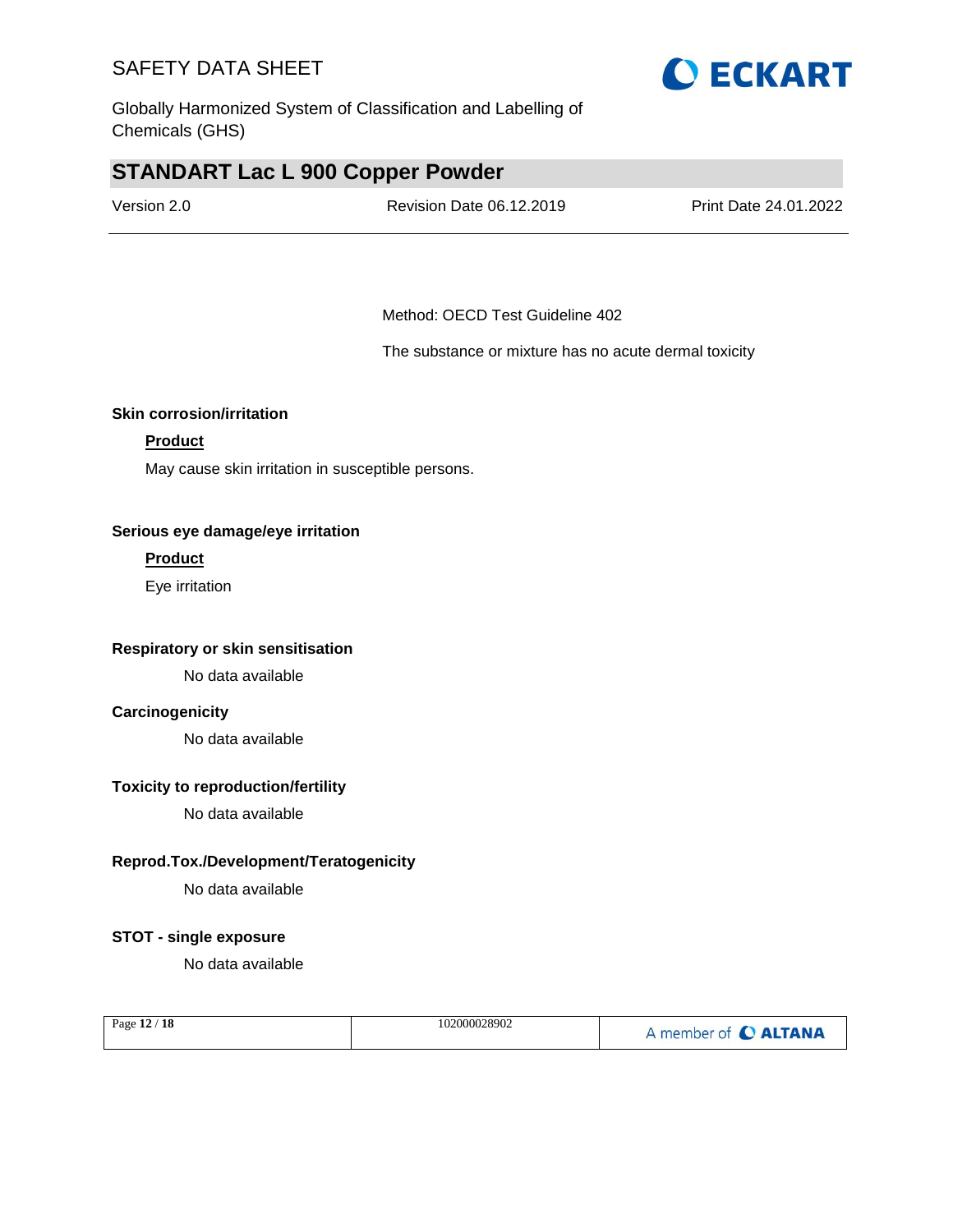Globally Harmonized System of Classification and Labelling of Chemicals (GHS)

### **STANDART Lac L 900 Copper Powder**

| Version 2.0 | Revision Date 06.12.2019 | Print Date 24.01.2022 |
|-------------|--------------------------|-----------------------|
|             |                          |                       |

**O ECKART** 

#### **STOT - repeated exposure**

No data available

#### **Aspiration toxicity**

No data available

#### **Further information**

#### **Product**

No data available

#### **SECTION 12: Ecological information**

**12.1 Toxicity**

#### **Components: copper () : Ecotoxicology Assessment** Short-term (acute) aquatic hazard : Very toxic to aquatic life. Long-term (chronic) aquatic hazard : Very toxic to aquatic life with long lasting effects. **12.2 Persistence and degradability**

No data available

#### **12.3 Bioaccumulative potential**

No data available

| Page 13 / 18 | 102000028902 | A member of C ALTANA |
|--------------|--------------|----------------------|
|              |              |                      |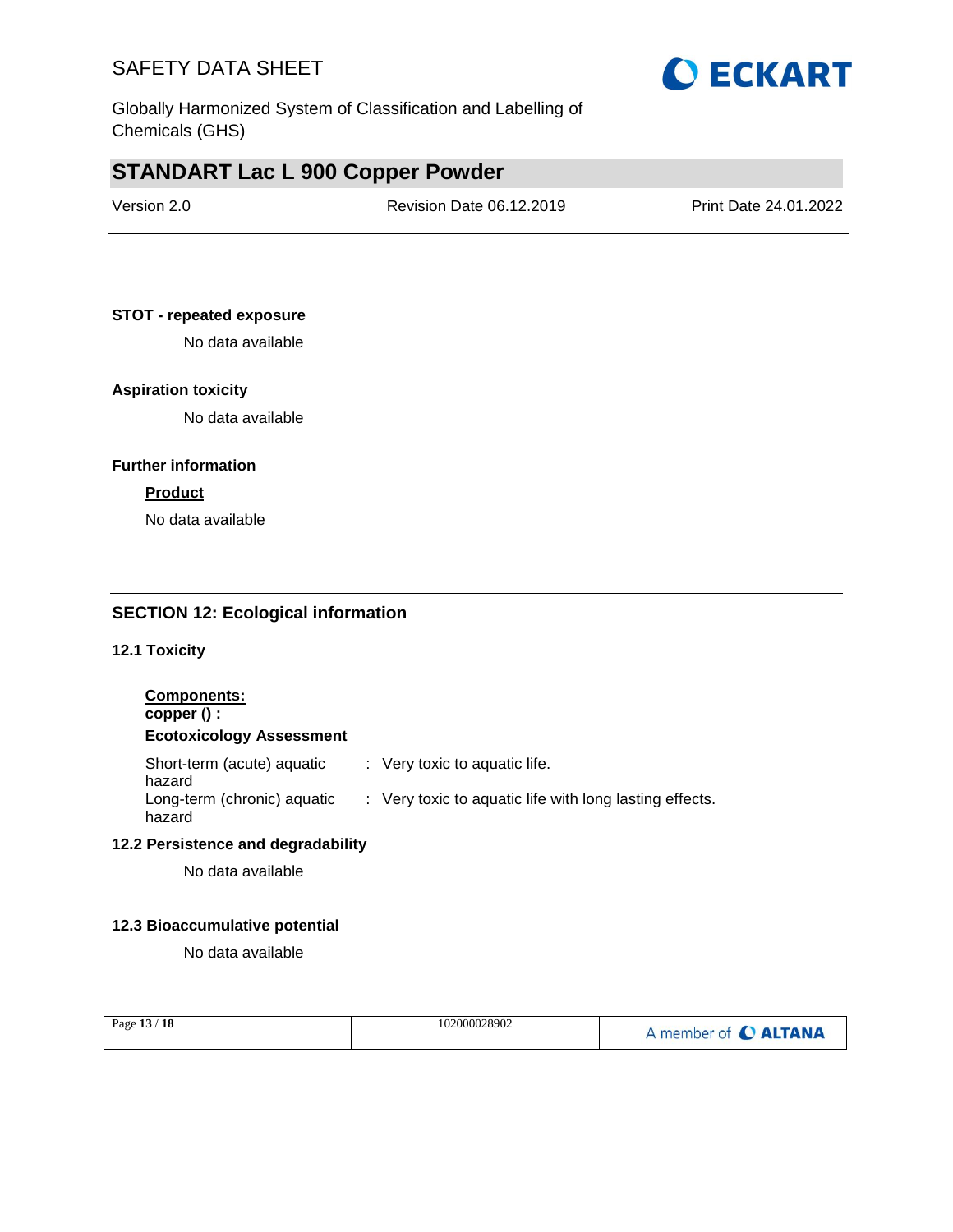

# **STANDART Lac L 900 Copper Powder**

| Version 2.0 | Revision Date 06.12.2019 | Print Date 24.01.2022 |
|-------------|--------------------------|-----------------------|
|             |                          |                       |

#### **12.4 Mobility in soil**

No data available

#### **12.5 Results of PBT and vPvB assessment**

No data available

#### **12.6 Other adverse effects**

#### **Product:**

| Additional ecological | : An environmental hazard cannot be excluded in the event of     |
|-----------------------|------------------------------------------------------------------|
| information           | unprofessional handling or disposal., Very toxic to aquatic life |
|                       | with long lasting effects.                                       |

#### **SECTION 13: Disposal considerations**

#### **13.1 Waste treatment methods**

| Product                | : The product should not be allowed to enter drains, water<br>courses or the soil.<br>Do not contaminate ponds, waterways or ditches with<br>chemical or used container.<br>Send to a licensed waste management company.<br>In accordance with local and national regulations. |
|------------------------|--------------------------------------------------------------------------------------------------------------------------------------------------------------------------------------------------------------------------------------------------------------------------------|
| Contaminated packaging | : Empty remaining contents.<br>Dispose of as unused product.<br>Do not re-use empty containers.<br>In accordance with local and national regulations.                                                                                                                          |

| 102000028902<br>Page 14 / 18 | A member of C ALTANA |
|------------------------------|----------------------|
|------------------------------|----------------------|

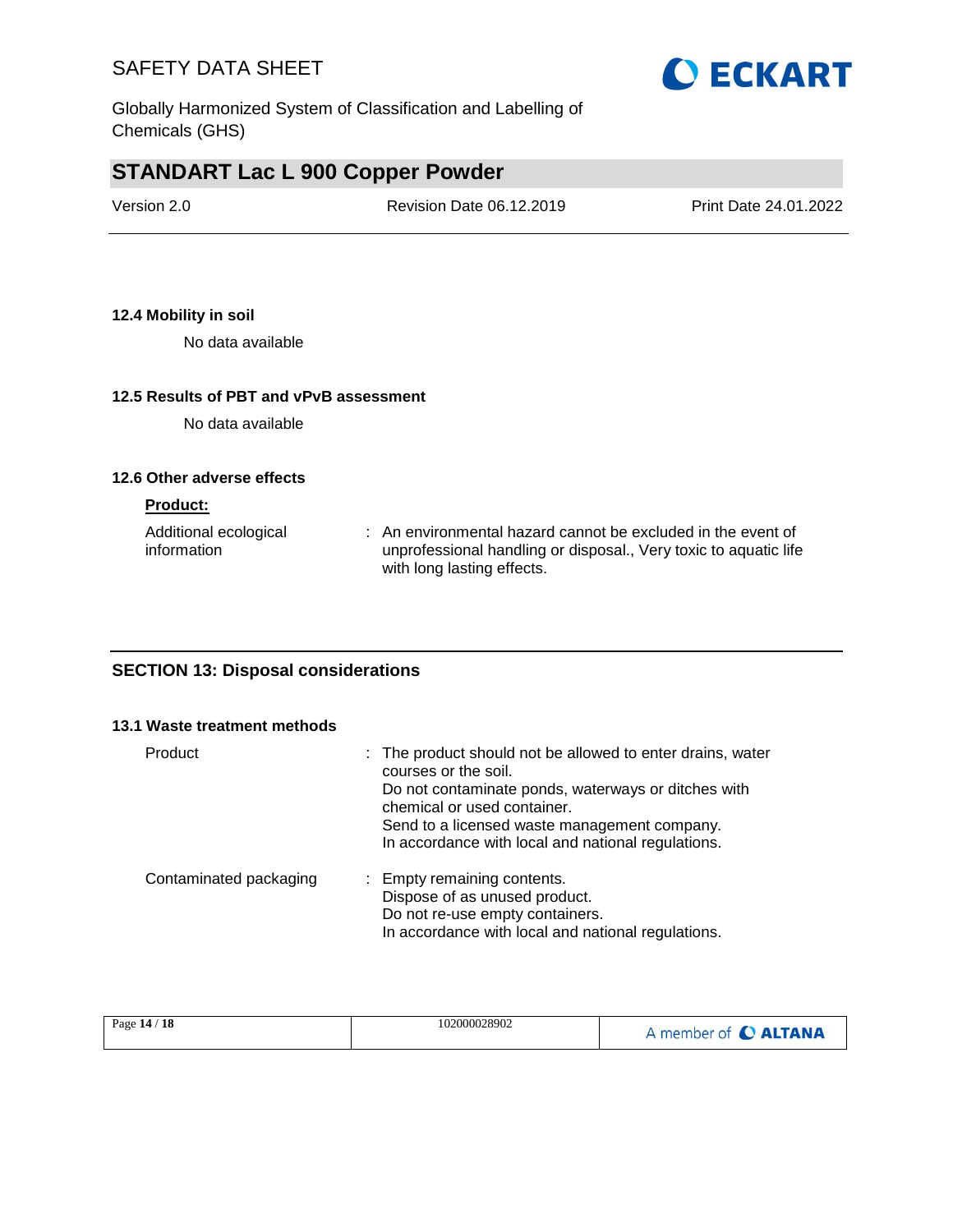Globally Harmonized System of Classification and Labelling of Chemicals (GHS)

# **STANDART Lac L 900 Copper Powder**

**SECTION 14: Transport information**

| Version 2.0 | Revision Date 06.12.2019 | Print Date 24.01.2022 |
|-------------|--------------------------|-----------------------|
|             |                          |                       |

| 14.1 UN number              |                                                                |                      |
|-----------------------------|----------------------------------------------------------------|----------------------|
| <b>ADR</b>                  | : 3077                                                         |                      |
| <b>TDG</b>                  |                                                                |                      |
| Not dangerous goods         |                                                                |                      |
| <b>CFR</b>                  |                                                                |                      |
| Not dangerous goods         |                                                                |                      |
| <b>IMDG</b>                 | : 3077                                                         |                      |
| <b>IATA</b>                 | : 3077                                                         |                      |
| 14.2 Proper shipping name   |                                                                |                      |
| <b>ADR</b>                  | : ENVIRONMENTALLY HAZARDOUS SUBSTANCE, SOLID,<br>N.O.S.        |                      |
|                             | (Copper metal powder)                                          |                      |
| <b>TDG</b>                  |                                                                |                      |
| Not dangerous goods         |                                                                |                      |
| <b>CFR</b>                  |                                                                |                      |
| Not dangerous goods         |                                                                |                      |
| <b>IMDG</b>                 | : ENVIRONMENTALLY HAZARDOUS SUBSTANCE, SOLID,<br><b>N.O.S.</b> |                      |
|                             | (,Copper metal powder)                                         |                      |
| <b>IATA</b>                 | : ENVIRONMENTALLY HAZARDOUS SUBSTANCE, SOLID,<br><b>N.O.S.</b> |                      |
|                             | (Copper metal powder)                                          |                      |
| 14.3 Transport hazard class |                                                                |                      |
| <b>ADR</b>                  | :9                                                             |                      |
| <b>TDG</b>                  |                                                                |                      |
| Page 15 / 18                | 102000028902                                                   | A member of C ALTANA |
|                             |                                                                |                      |

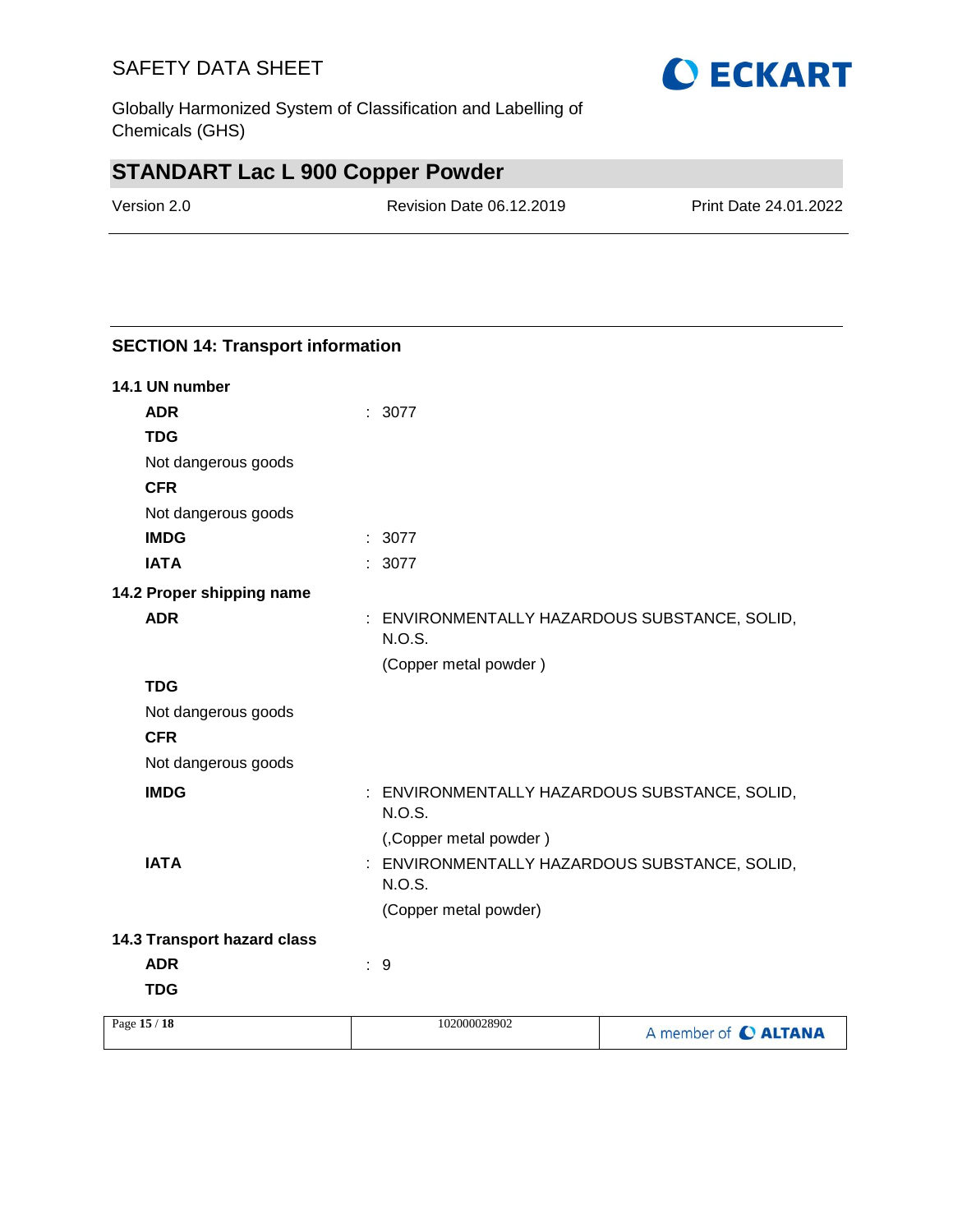

A member of C ALTANA

Globally Harmonized System of Classification and Labelling of Chemicals (GHS)

# **STANDART Lac L 900 Copper Powder**

| Version 2.0                                 | Revision Date 06.12.2019 | Print Date 24.01.2022 |
|---------------------------------------------|--------------------------|-----------------------|
|                                             |                          |                       |
| Not dangerous goods                         |                          |                       |
| <b>CFR</b>                                  |                          |                       |
| Not dangerous goods                         |                          |                       |
| <b>IMDG</b>                                 | $\therefore$ 9           |                       |
| <b>IATA</b>                                 | $\therefore$ 9           |                       |
| 14.4 Packing group                          |                          |                       |
| <b>ADR</b>                                  |                          |                       |
| Packaging group                             | $\pm$ III                |                       |
| <b>Classification Code</b><br>$\mathsf{M7}$ |                          |                       |
| Hazard Identification Number : 90           |                          |                       |
| Labels                                      | $\therefore$ 9           |                       |
| <b>TDG</b>                                  |                          |                       |
| Not dangerous goods                         |                          |                       |
| <b>CFR</b>                                  |                          |                       |
| Not dangerous goods                         |                          |                       |
| <b>IMDG</b>                                 |                          |                       |
| Packaging group                             | $\therefore$ III         |                       |
| Labels                                      | $\therefore$ 9           |                       |
| EmS Number                                  | $: F-A, S-F$             |                       |
| <b>IATA</b>                                 |                          |                       |
| Packing instruction (cargo<br>aircraft)     | $\therefore$ 956         |                       |
| Packing instruction<br>(passenger aircraft) | 956                      |                       |
| Packing instruction (LQ)                    | Y956                     |                       |
| Packaging group                             | $\mathbf{III}$           |                       |
| Labels                                      | 9                        |                       |
| Page 16 / 18                                | 102000028902             |                       |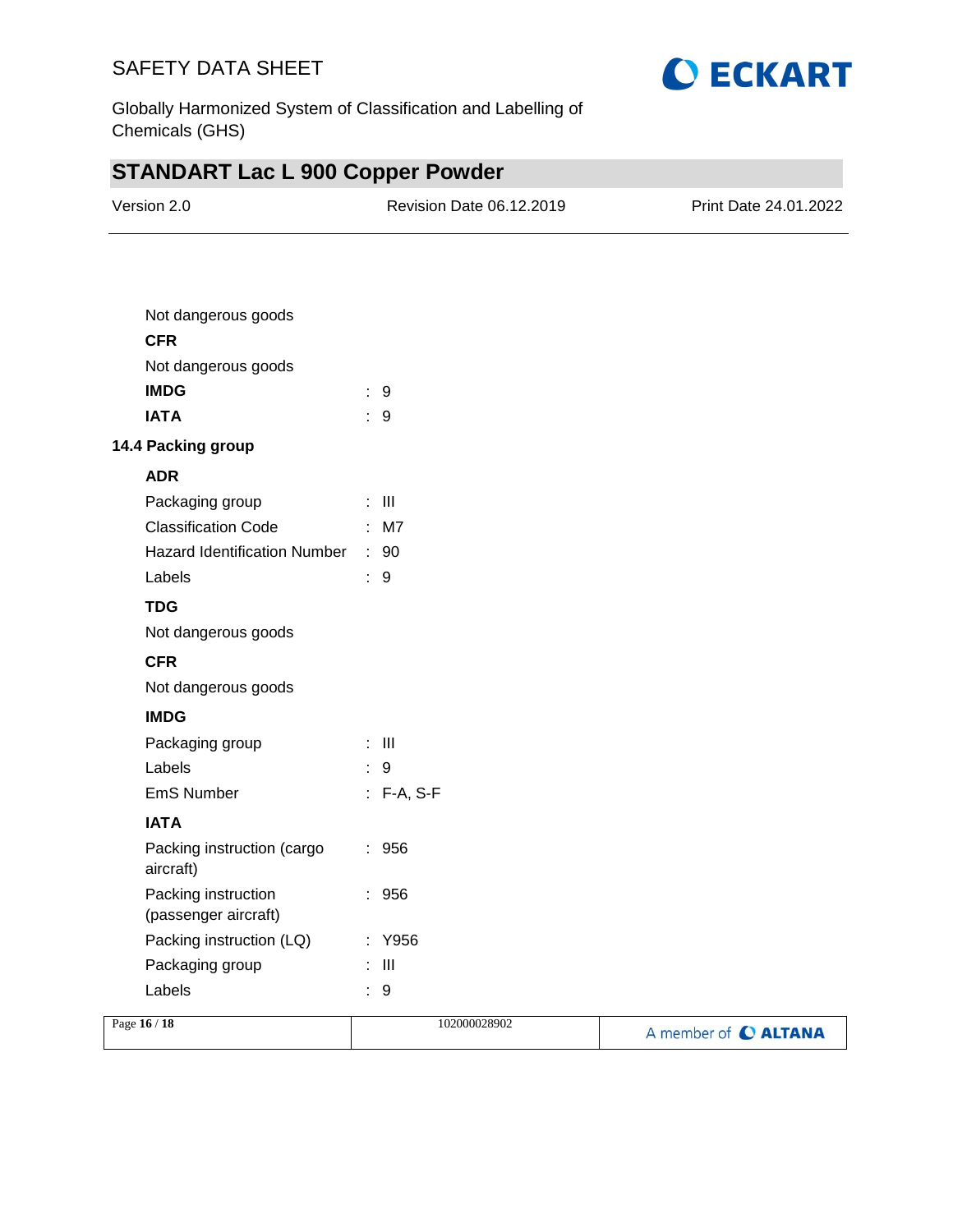

Globally Harmonized System of Classification and Labelling of Chemicals (GHS)

### **STANDART Lac L 900 Copper Powder**

| Version 2.0 | Revision Date 06.12.2019 | Print Date 24.01.2022 |
|-------------|--------------------------|-----------------------|
|             |                          |                       |

#### **14.5 Environmental hazards**

| <b>IMDG</b> | : Marine pollutant          |
|-------------|-----------------------------|
| <b>ADR</b>  | : Environmentally hazardous |

#### **14.6 Special precautions for user**

#### **IMDG Code- segregation group:**

**:** IMDG Code segregation group 7 - Heavy metals and their salts

For single packagings <=5L / 5 kg, or combination packagings containing inner packagings <= 5L / 5 kg net per inner packaging, SV375 ADR, 2.10.2.7 IMDG-Code, A197 IATA-DGR may be applied.

#### **14.7 Transport in bulk according to Annex II of MARPOL 73/78 and the IBC Code**

No data available

#### **SECTION 15: Regulatory information**

#### **15.1 Safety, health and environmental regulations/legislation specific for the substance or mixture**

REACH - Candidate List of Substances of Very High Concern for Authorisation (Article 59). : Not applicable

#### **15.2 Chemical safety assessment**

No data available

| Page 17 / 18 | 102000028902 | A member of C ALTANA |
|--------------|--------------|----------------------|
|              |              |                      |